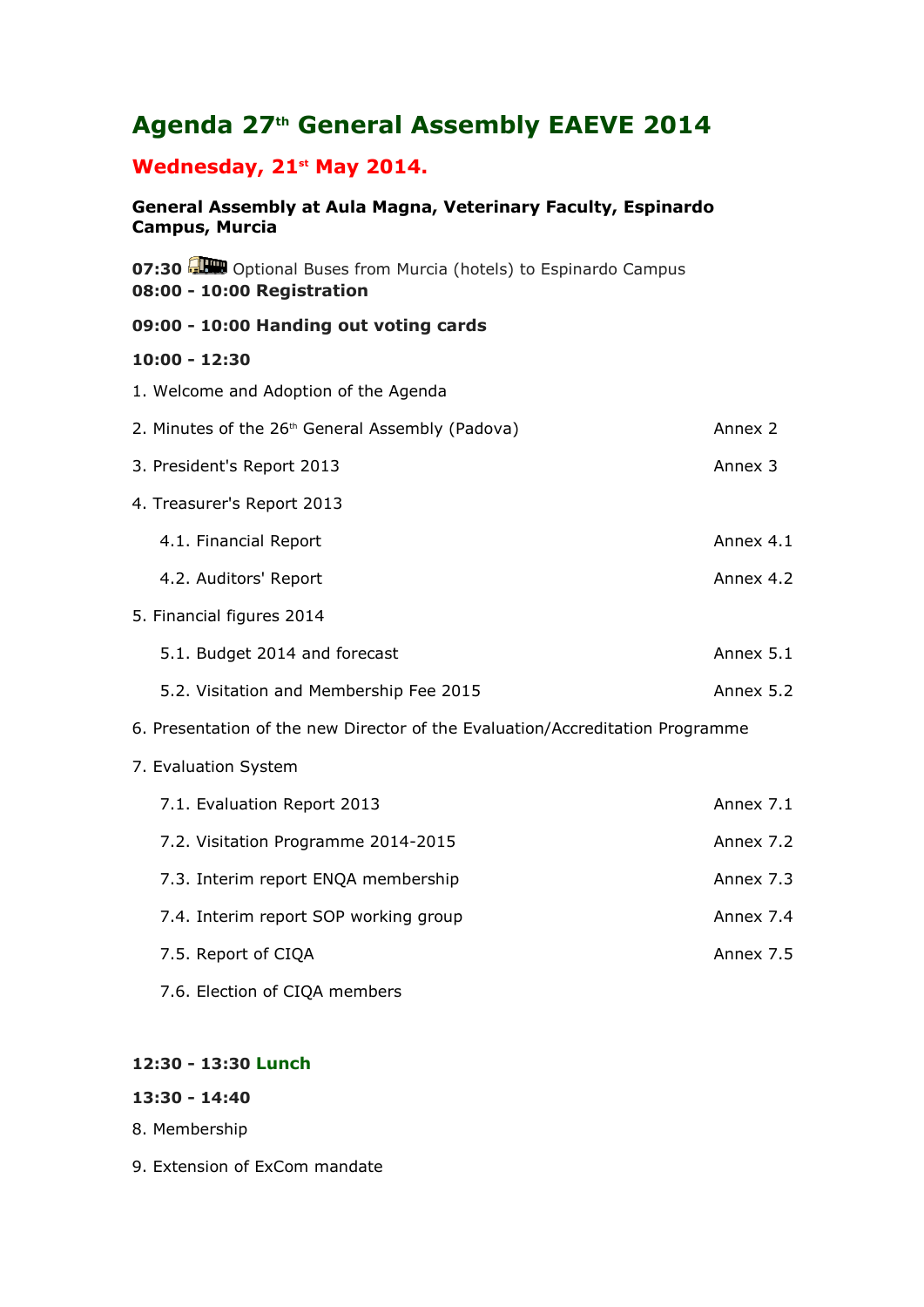- 10. Activity of ExCom since the  $26<sup>th</sup>$  GA
- 11. Establishments' Status Annex 11
- 12. The 28<sup>th</sup> General Assembly in Istanbul, Turkey, May, 2015
- 13. Election of the Organizer of the 29<sup>th</sup> General Assembly, 2016

#### **14:40 - 15:00 Coffee Break**

#### **15:00 - 16:00**

- 14. Confirmation of the proposed ExCom candidates of the regions
- 15. Election of the new EAEVE President
- 16. Election of new EAEVE Vice-President
- 17. Any other business

#### **16:00 - 18:00 Visitation to the Veterinary Faculty, University of Murcia**

**18:00** Optional Buses from Espinardo Campus to Murcia (hotels) **19:00 - 21:00 Cocktail reception**

Cocktail reception in the cloister of Faculty of Law, city Campus, University of Murcia

# **Thursday, 22nd May 2014**

**General Assembly at Aula Magna, Veterinary Faculty, Espinardo Campus, Murcia** 

**08:30** Optional Buses from Murcia (hotels) to Espinardo Campus **09:00 - 09:15 Opening words, greeting**

#### **09:15 - 09:40**

**THE IMPORTANCE OF RESEARCH AT A VETERINARY FACULTY** Prof. Mike Gutnick (Koret School of Veterinary Medicine, Jerusalem)

#### **09:40 - 09:55**

**DISCUSSION** 

#### **09:55 - 10:20**

#### **EFFECT OF RESEARCH ON EDUCATION**

Prof. Stephen May (The Royal Veterinary College, United Kingdom)

**10:20 - 10:35**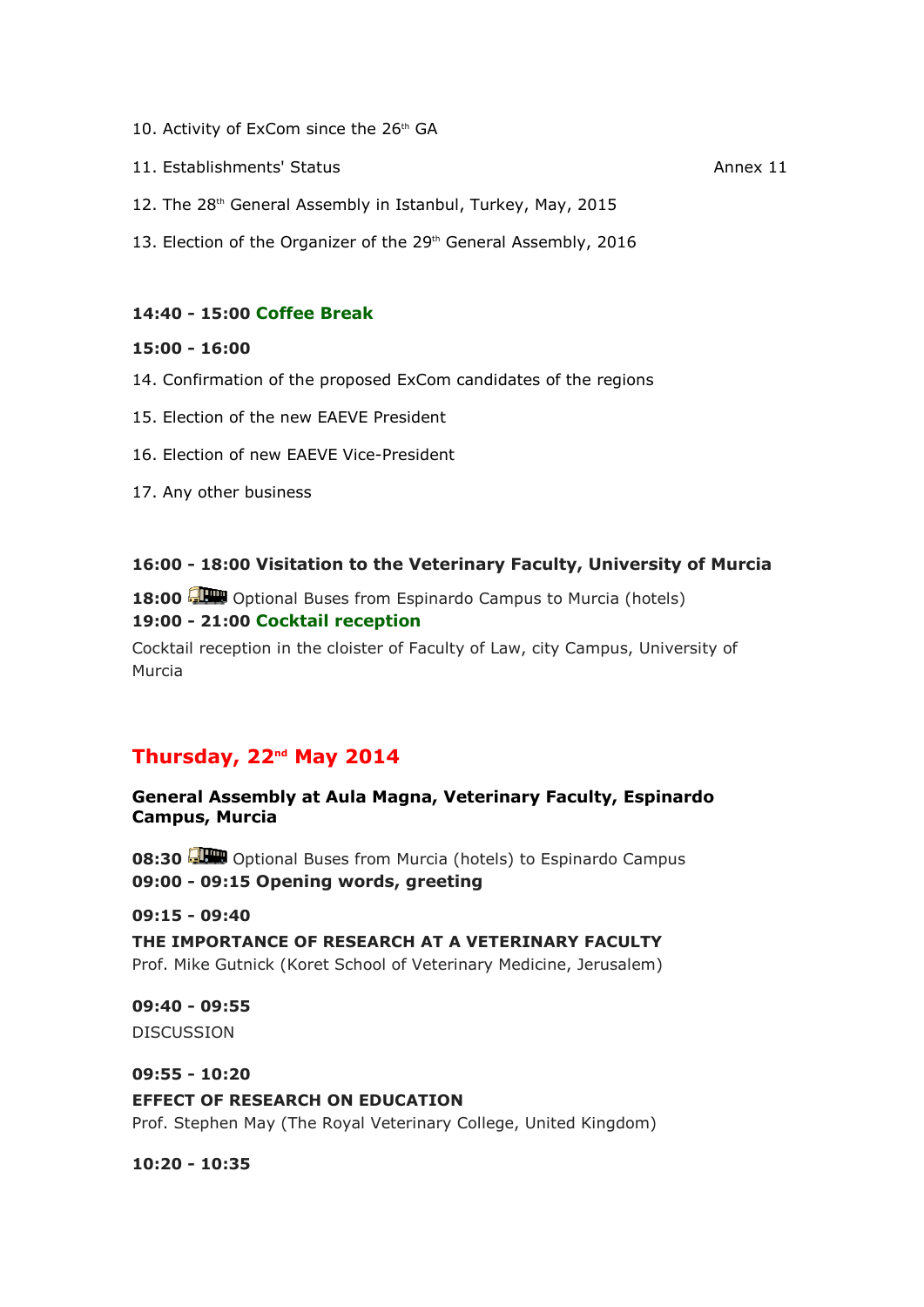DISCUSSION

#### **10:35 - 11:15 Coffee Break**

#### **11:15 – 11:40**

**INVOLVEMENT OF STUDENTS IN RESEARCH**

Pim Polak, President of IVSA (The Netherlands)

#### **11:40 – 11:55**

DISCUSSION

## **11:55 – 12:20**

# **EXTERNAL QUALITY ASSURANCE FOR THE HIGHER EDUCATION SYSTEM (focused on Veterinary Education)**

Dr. Rafael van Grieken Salvador, Director of ANECA (The National Agency for Quality Assessment and Accreditation of Spain)

# **12:20 – 12:35**

**DISCUSSION** 

## **12:35 - 14:00 Lunch**

#### **14:00 – 14:25**

# **CHANGING FROM DISCIPLINE-ORIENTED TO ORGAN-SYSTEM ORIENTED CURRICULUM**

Prof. Reto Neiger (Justus-Liebig-University Gießen)

# **14:25 – 14:40**

DISCUSSION

# **14:40 - 15:05 Coffee Break**

#### **15:05 – 15:30**

# **EXTERNAL QUALITY ASSURANCE SYSTEMS IN SPANISH HIGHER EDUCATION INSTITUTIONS: THE EXPERIENCE OF THE FACULTY OF VETERINARY OF MURCIA**

Prof. Francisco Ginés Laredo Alvarez, Vice dean, Veterinary Faculty, University of Murcia

#### **15:30 – 15:45**

DISCUSSION

#### **15:45 – 16:10**

# **EXCHANGE OF EXPERIENCE IN DESCRIBING GENERAL SAFETY AND BIOSECURITY PROCEDURES**

Prof. Pierre Lekeux (Faculty of Veterinary Medicine, University of Liège)

**16:10 – 16:25**  DISCUSSION